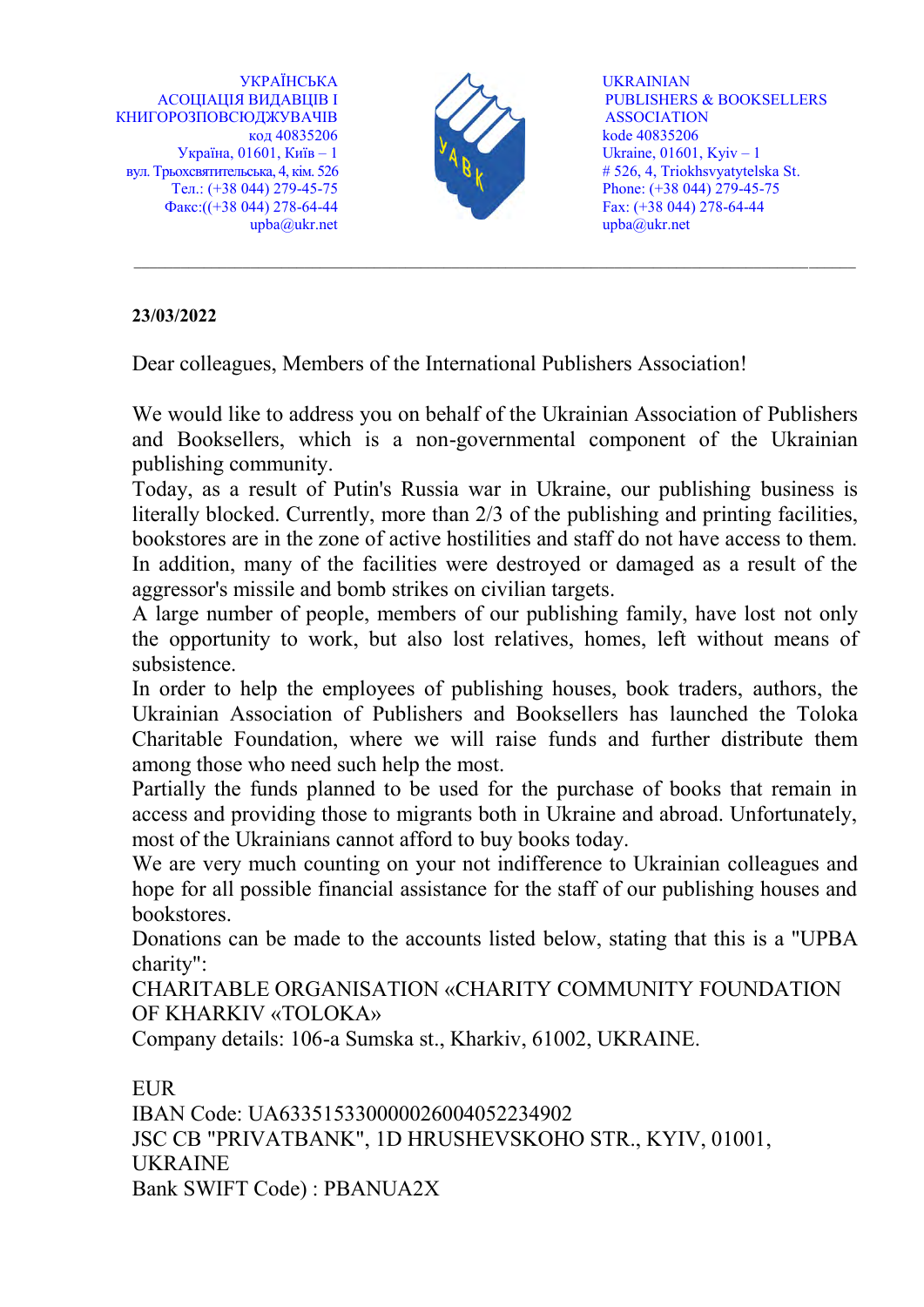Correspondent banks Account in the correspondent bank: 400886700401 SWIFT Code of the correspondent bank: COBADEFF Correspondent bank: Commerzbank AG, Frankfurt am Main, Germany or Account in the correspondent bank: 6231605145 SWIFT Code of the correspondent bank: CHASDEFX Correspondent bank: J.P.MORGAN AG, FRANKFURT AM MAIN, GERMANY USD IBAN Code: UA233515330000026008052136352 Name of the bank: JSC CB "PRIVATBANK", 1D HRUSHEVSKOHO STR., KYIV, 01001, UKRAINE Bank SWIFT Code: PBANUA2X Correspondent banks Account in the correspondent bank: 001-1-000080 SWIFT Code of the correspondent bank: CHASUS33 Correspondent bank: JP Morgan Chase Bank, New York ,USA

or

Account in the correspondent bank: 890-0085-754

SWIFT Code of the correspondent bank: IRVT US 3N

Correspondent bank: The Bank of New York Mellon, New York, USA

The 15 members of the UPBA Board will take care of the fund's distribution of finances and control over their use. We guarantee absolute transparency and objectivity in the use of your assistance.

Thank you very much for your indifference and support.

Sincerely UPBA Board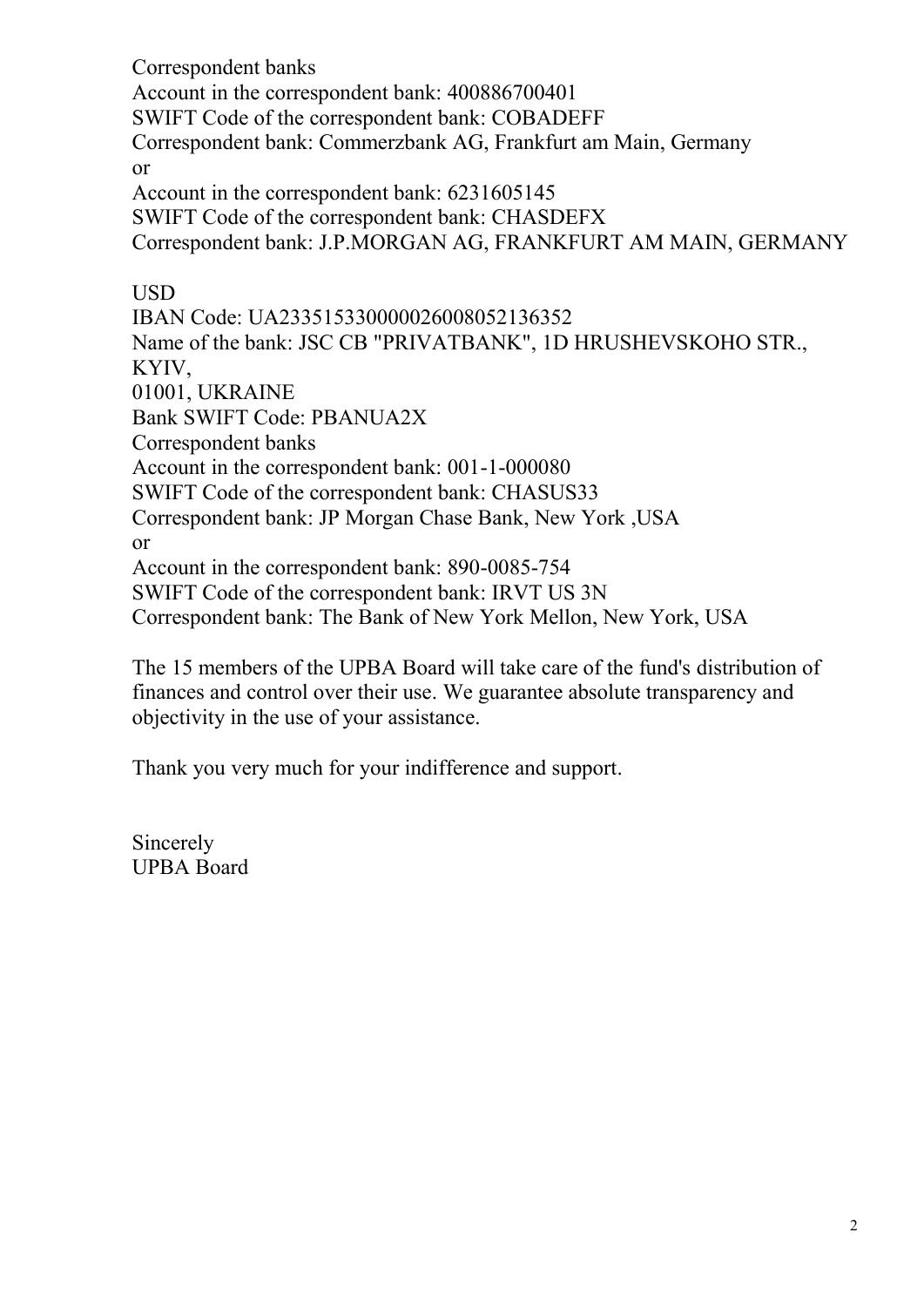## **The Charitable Organization "The Kharkiv Charitable Community Foundation**

**«TOLOKA»** was founded in 2016. Foundation's mission is to create positive changes in the society, to help active people to change the life of Kharkiv and its residents for better. The vision is to become a powerful agent for philanthropy development culture of in society through the voluntary donation of time, experience, finances, material values and services by individuals and legal entities; to ensure maximum participation of local residents in community life. Our values are legality and decency, publicity and transparency, best international practices and standards of philanthropy.

The main focus of the foundation's activities is the support of cultural projects and the development of education and philanthropy. The Foundation is funded by local businesses and individual donors, as well as grants. The largest grantees of the Foundation were the Ukrainian Cultural Foundation (grant for promoting international music festival -KharkivMusicFest) and **ISAR "EDNANNIA"** (grant for philanthropy development project).

The Foundation works exclusively for charitable purposes and promotes local philanthropy through the involvement of members of society in philanthropic activities. We are independent, non-religious, non-governmental, and non-political. It is important for us to impartially analyze events and moods in the community, to understand its problems and needs.

As part of its statutory activities, the foundation implements its own projects and supports various cultural events.

Outstanding projects of the foundation:

**KharkivMusicFest** - an international festival of classical music with a unique format for Ukraine, which combines classical music concerts with a number of educational, educational and communication activities.

The festival was launched in 2018. It has become an agent of positive change in the life of the city, promoting the image of Kharkiv as one of the musical capitals of Europe. The festival received the EFFE Label 2019-2020 award (European Association of Festivals).

KharkivMusicFest was attended by musicians from USA, France, Austria, Italy, UK, France, Germany, Poland, Georgia, Romania, Czech Republic, Moldova, Azerbaijan and Ukraine. The number of projects and events under the brand KharkivMusicFest is constantly growing, with an annual audience of over 300,000 people.

**Children's Symphony Orchestra Kharkiv MusicFest** is a unique project, the like of which does not exist in Ukraine. The collective unites more than 50 talented children and teenagers and gives them the opportunity to make music together, improve their performance skills, and perform at the best concert venues in Kharkiv, and later in other cities and countries.

This orchestra was created in 2019. The collective's repertoire contains the best and well-known examples of symphonic classics performed by prominent orchestras around the world.

During the several years of the Children's Symphony Orchestra's existence, its musicians have had time to work with conductors from different cities of Ukraine (Kharkov, Kiev) and from abroad (USA, Germany), had the opportunity to play with senior experienced colleagues from the leading orchestras of the country.

Studying in the orchestra is free for the children, thanks to the financial support of the "Toloka" Charity Foundation.

**Toloka Talks** is a communication forum for active, socially responsible Kharkiv residents. Founded in 2016, the Forum is a platform for networking, and it also promotes charity: presentations of cultural projects and raising funds for their implementation.

The total number of supported and realized projects for the whole time of the fund's work is more than 100.